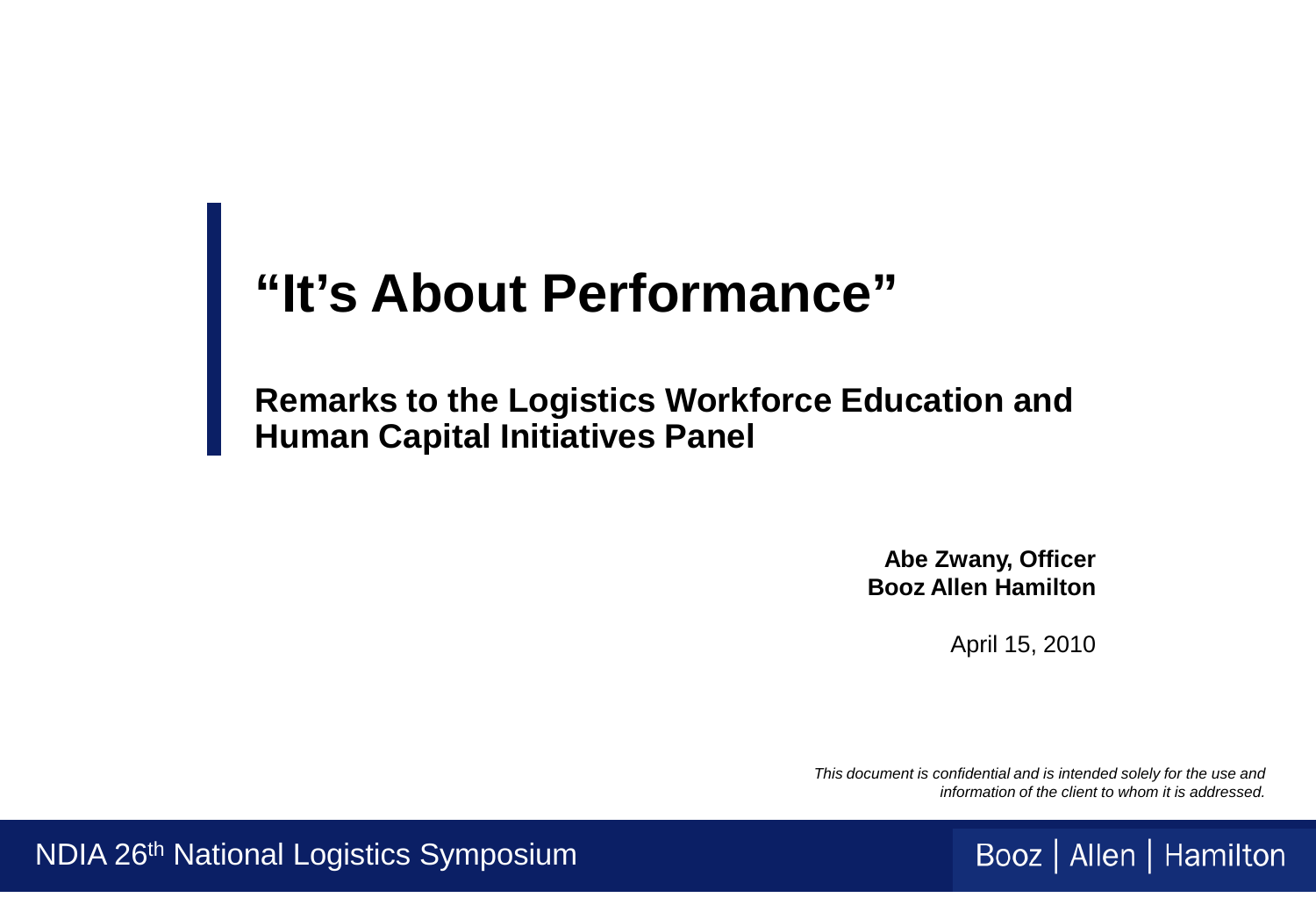# **To be successful, the Defense Logistics Community of Practice should focus on two essential tenets**

### **It's about PERFORMANCE**

- Goal Oriented
- How we leverage "People" and "Knowledge" affects "Performance"
- **Today's People Practices, Learning Technologies, and Information/Communications Capabilities make it possible to get the …**
	- Get the Right Stuff, to the
	- Right Person, at the
	- Right Time, in the
	- Right Way, at the
	- Right Place

**We can meet the demand for knowledge to get the job done**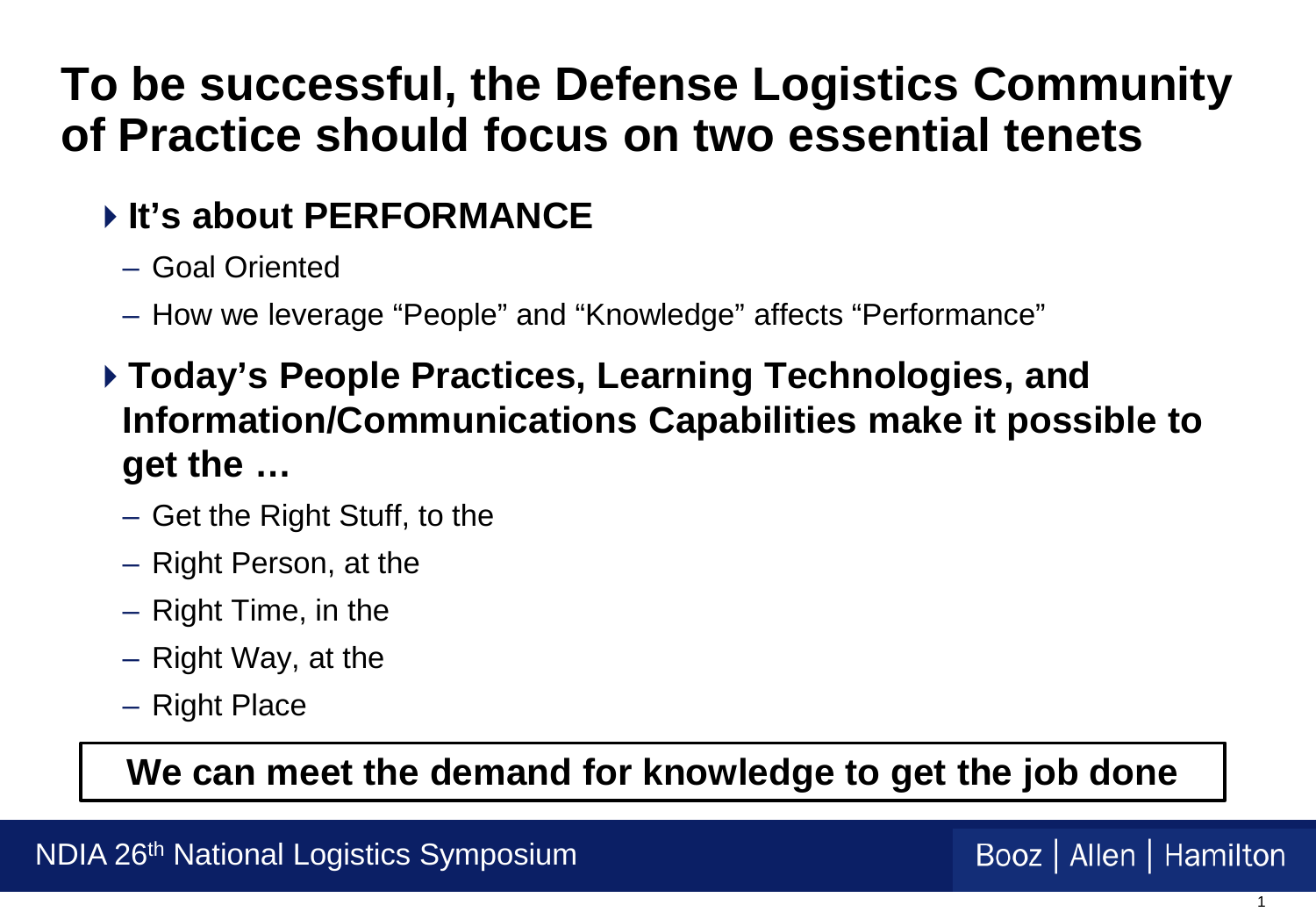# **To be successful, the Defense Logistics Community should focus on two essential tenets**

#### **It's about PERFORMANCE**

- Goal Oriented (Focus on Outcomes)
- How we leverage "People" and "Knowledge" affects "Performance" (Integrated, **Holistic Perspective)**
- **Today's People Practices, Learning Technologies, and Information/Communications Capabilities make it possible to get the …**
	- Right Stuff (Requirements), to the
	- Right Person (On Demand), at the
	- Right Time (When Needed; Even at the Point of Performance), in the
	- Right Way (Tailored; Based on Competencies; Education, Training, Performance Support), at the
	- Right Place (At Any Place on the Planet)